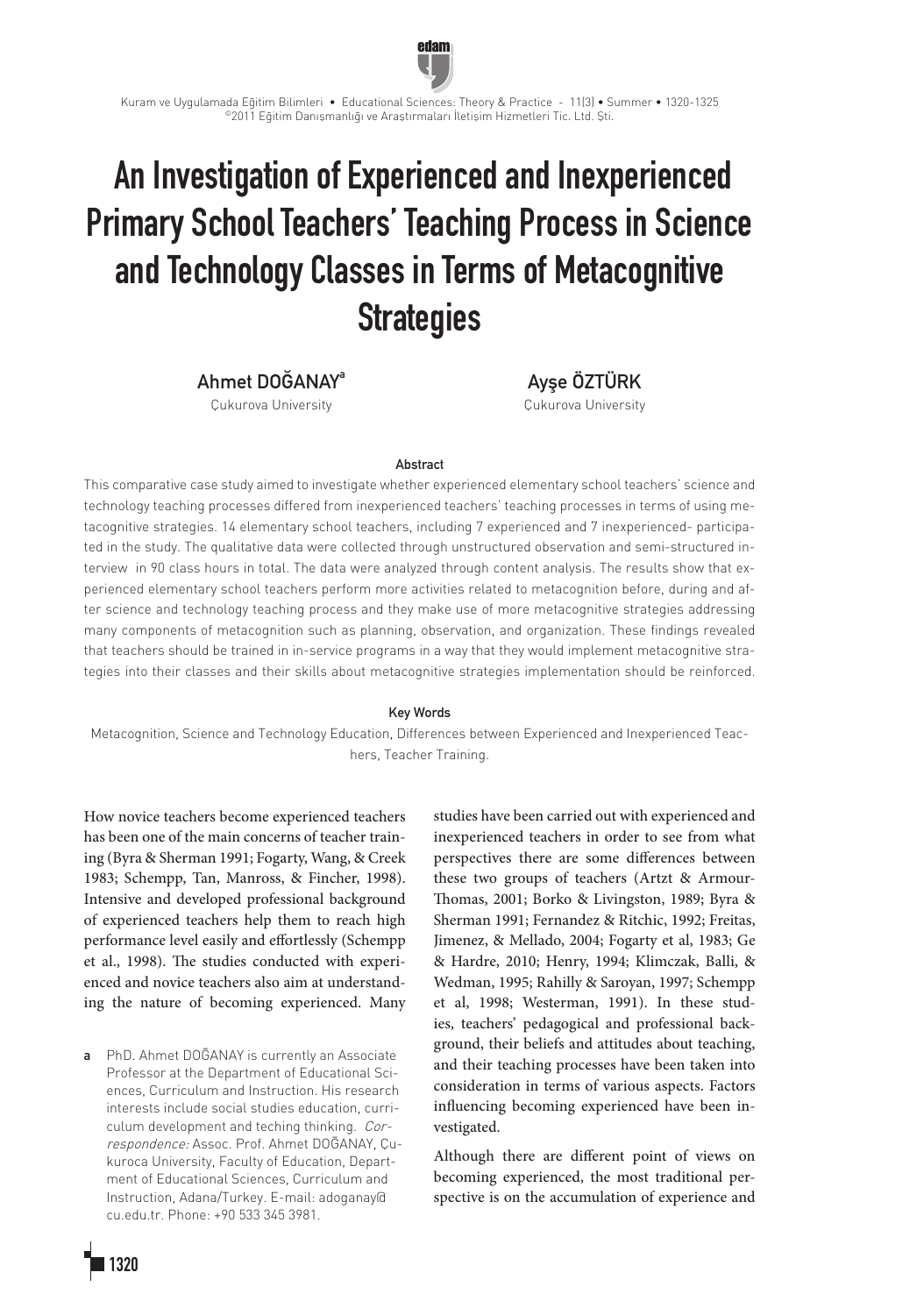knowledge (Berliner, 1986 cited in Klimczak et al., 1995; Ge & Hardre, 2010). However; a group of researchers claims that only practice is not enough in becoming experienced (Sternberg, 1996; Winner, 1996 cited in Ge & Hardre, 2010). They further say that experienced and inexperienced teachers should be analyzed in terms of motivation, cognitive structure, personal point of views, and mecognition (Ge & Hadre, 2010).

There is a great number of studies abroad conducted with experienced and inexperienced teachers. In Turkey, the research based on experienced and inexperienced teachers has mainly been about classroom management, decision making process and writing assessment (Duranlıoğlu, 2004; Nakiboğlu, 2009; Soltay, 2007; Şahin, 2004; Şire, 2004; Unat, 1999; Yılmaz, 2004). Also, the number of these studies is quite limited. Within the limits of accessible materials, it has been seen that experienced and inexperienced teachers' teaching process have not been investigated in terms of metacognitive strategies.

Metacognition is one of the main variables affecting learning and teaching through metacognitive strategies reinforces learning (Carry & Reder, 2002; Gourgey, 2001; Kuhn, 2000; Sabers, Cushing, & Berliner, 1991; Schraw, 2001; Schraw, Crippen, & Hartley, 2006; Schraw & Moshman, 1995; Scruggs, Mastropieri, Monson, & Jorgenson, 1985 cited in PP, 2008; Wang, Haertal, & Walberg, 1994). Students differing regarding academic achievement also differ in terms of metacognition (Jegede, Tablin, Fan, Chan, & Yum, 1999; Doğanay & Demir, 2010; Emrahoğlu & Öztürk, 2010; Goos, Galbraith, & Renshaw, 2002; Lucangeli, Coi, & Bosco, 1997; Öztürk, 2009; Romainville, 1994). Metacognition is important and necessary for students at all ages (Hennessey & Beeth, 1993; Manning & Payne, 1996; Martinez, 2006; Marzano et al., 1988). Keeping these in mind, issues about experienced and inexperienced teachers should be analyzed from the perspective of metacognition. Similarities and differences between them should be investigated in order to conduct more effective teacher training and teaching-learning activities. In addition, this study is supposed to contribute to science classes which requires the use of metacognitive skills (Georghiades, 2000; Hartman, 2001) as it provides a more detailed information and is beneficial for science and technology classes. Also, this study aims to contribute to international related literature about teacher training and science teaching. In line with these objectives, this study intends to answer the research question below:

• Do experienced and inexperienced teachers' teaching process in science and technology courses differ from each other in terms of metacognition?

## **Method**

This is a comparative case study investigating whether experienced teachers' science and technology courses teaching process differ from inexperienced teachers' in terms of using metacognitive strategies (Lightfoot, 1978; Mclntyre, 1969 cited in Bogdan & Bıklen, 1992). The subjects were chosen according to a type of purposive sampling, namely; criterion sampling. 14 elementary school teachers, including 7experienced and 7 inexperienced participated in the study. The criterion for the experience has been determined by using lierature findings (Freitas, Jimenez, & Mellado, 2004; Korevaor & Bergen, 1992; Martin & Baldwin, 1994; Moallem, 1994; Schempp et al., 1998).

From the inexperienced teachers group, five teachers had an experience period of 2 and 4 months, two teachers had an experience period of 1.5 year. These teachers did not have extra teaching loads except their actual classes. The experienced teachers had an experience period of 20-25 years and they already gave private courses and worked in private schools. For the data collection, unstructured observation was done in 90 class hours and semistructured Cognitive Awareness Skills Evaluation Forms (CASEF) were used. Content analysis was conducted on the data collected by using explicitely and selectively coding (Strauss ve Corbin, 1990). Reliability and validity studies were done on the data and it was found that coder reliability was 87 % for interviews and 85 % for observations (Miles & Huberman, 1994; Yıldırım & Şimşek, 2006).

## **Results**

The findings were classified into two as interview results and observation results below. The findings based on observation show that in science and technology courses teaching process experienced and inexperienced teachers plan, question, observe the learning process, organize the learning process, identify and revise conceptual misunderstandings, evaluate and make use of metacognitive strategies addressing operational, feedback and conditional knowledge. Also, it is found out that experienced and inexperienced teachers' teaching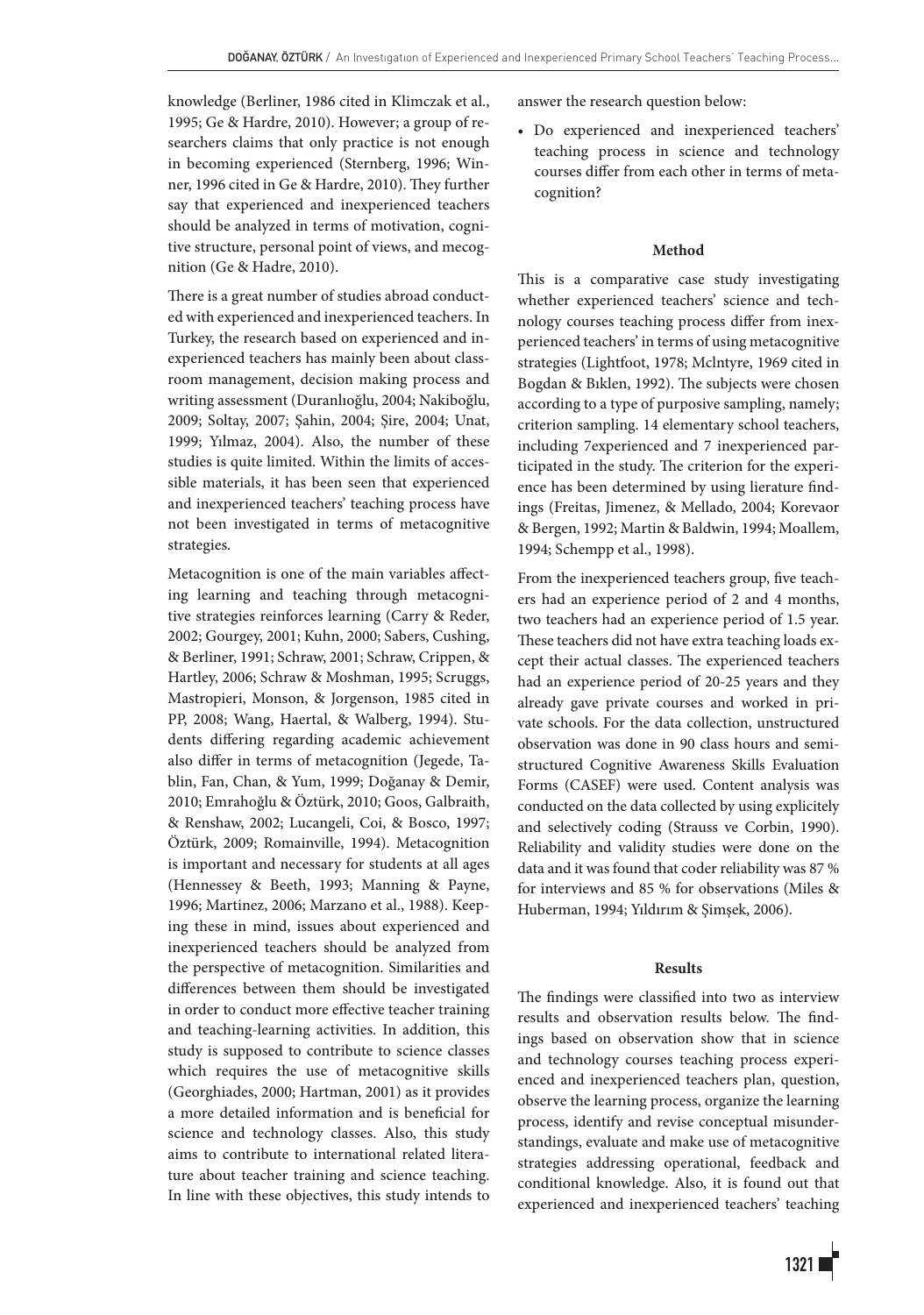processes differ from each other in terms of using these strategies. Experienced teachers aim at motivating students to participate in classes actively, so they arrange student-centered activities. They tend to develop students' thinking skills and they ask students further questions focusing on students' own thinking processes. In addition, they provide practice opportunities in a way that students can relate what they have learnt into their real life and transfer their knowledge. Experienced teachers observe unwanted behaviours during classes and they follow their students' learning and organize their classes accordingly. Moreover, in order to reveal learning difficulties, they try to identify conceptual misunderstandings, to correct them and to give immediate feedback. They are also seen to make use of metacognitive strategies addressing conditional and operational knowledge effectively and they have a comprehensive understanding of evaluation. On the other hand, inexperienced teachers use a limited number of metacognitive strategies during their science and technology classes teaching process. It is observed that novice teachers mostly prefer lecturing and they plan their classes accordingly. Metacognitive strategies used by experienced teachers are not continuously implemented or are not used at all by novice teachers. Also, it is seen that novice teachers mainly focus on content and they are worried about their time schedule, so they can not observe their students' learning process, and they do not develop any skills to regulate their students' learning. Furthermore, they are not good at giving feedback and at following learning difficulties. Some unwanted behaviours are observed in novice teachers' teaching process. When novice teachers are considered within the group, itself, two more experienced teachers than others in the inexperienced teachers group show similarities with experienced teachers.

When it comes to interview results, it is seen that there are significant differences between experienced and inexperience teachers' metacognitive attitudes before, during, and after the teaching process. Experienced teachers, when compared to inexperienced teachers, do more detailed preparations, and they tend to organize student-centered classes. However, novice teachers focus on the topic itself and they intend to keep with the time schedule of their academic programmes. On the other hand, both group of teachers mention that they observe and deal with unwanted behaviours. As for the post-teaching activities, it is seen that experienced teachers have a more comprehensive understanding of evaluation than inexperienced teachers.

## **Conclusion and Discussion**

The research results point out that experienced teachers differ from inexperienced teachers in terms of metacognition. Experienced teachers use metacognitive strategies about teaching more than inexperienced teachers and they are better at observation, organization, and planning. The findings of this study are in line with the results of different studies in the related literature. Artzt and Armour-Thomas (2001) analyzed experienced and inexperienced maths teachers' teaching process regarding metacognition. Their results show that inexperienced teachers mainly focus on their own way and they strictly attach to the content of the target course. Also, they stick to their original lesson plan and they do not revise their plans according to students' learning. Moreover, they make assessment on class time and students' behaviours. Furthermore, it is seen that inexperienced teachers see themselves as distributors of knowledge and they are bad at giving feedback. On the other hand, experienced teachers guide students to make self configuration, so they prefer student-centered classes and they observe their students' learning, evaluate content and their students' learning.

In a study by Artz and Armour-Thomas, it is found that one of the inexperienced teachers share some similarities with experienced teachers. In this study, it is seen that two of the inexperienced teachers have more similar characteristics with experienced teachers. When these two inexperienced teachers are compared to their counterparts in the group, it is seen that they have 1.5 year experience. However, the other two inexperienced teachers have 2-4 month teaching experience. Therefore, this result is not surprising. In relation to this, Berliner (1988) said that there are five phases in trasferring from inexperienced phase into experienced one. He added that being an expert starts with being a novice. Teachers in their first year are in that step. Within one year, they pass through a more advanced phase and they become better at teaching (cited in Schempp et al., 1998). From a different perspective, Artz and Armour-Thomas mentioned that in their study, some experienced teachers have got some points in common with inexperienced teachers. For example; although these teachers have made a detailed planning in their teaching process, they could not follow the plans because of lack of knowledge. Within the scope of this study, we have not encountered such a finding about experienced teachers. Experience period experienced teachers in Artz and Armour-Thomas' study ranges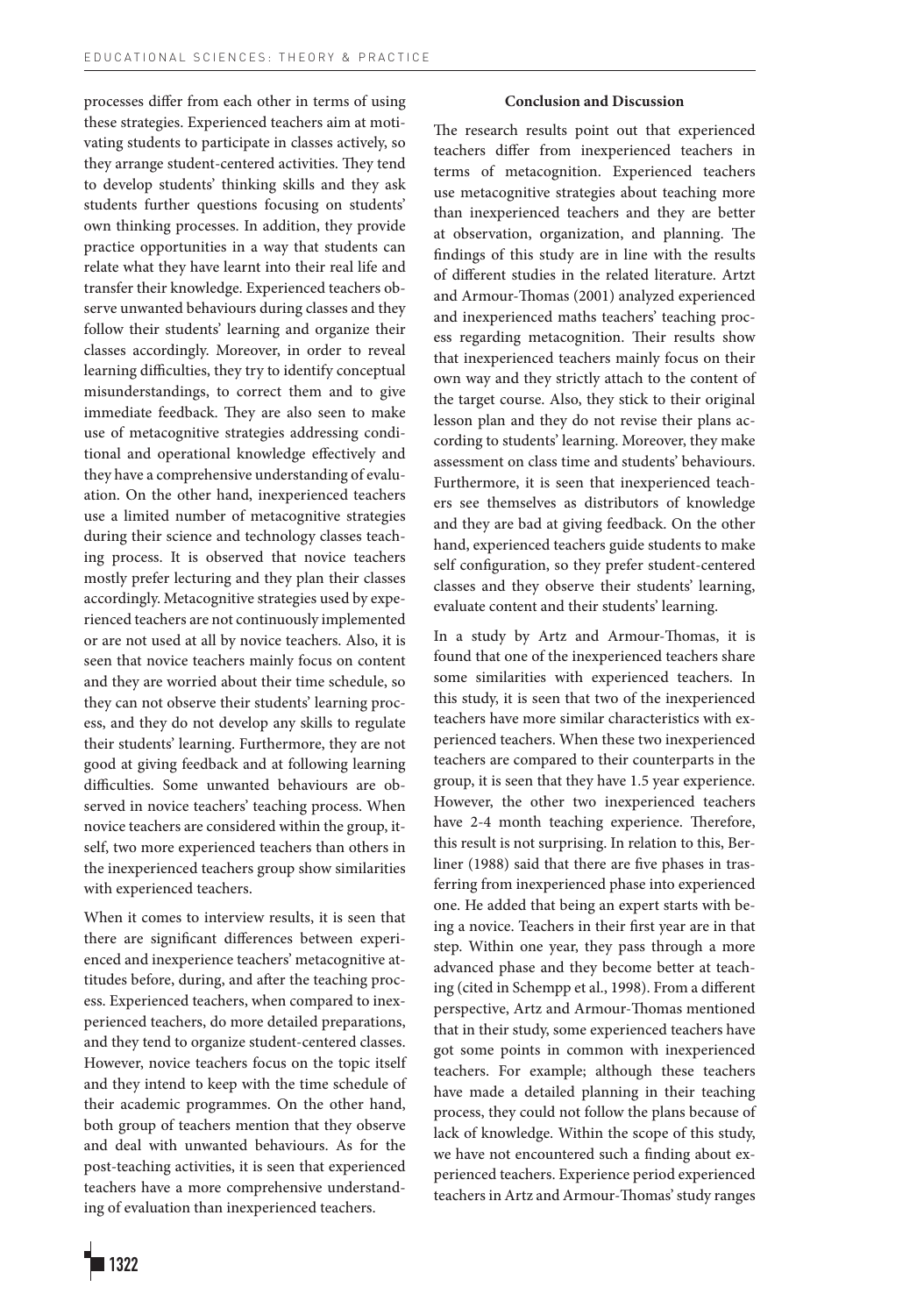from 7 to 25 years, so this research group is very heteregenous in terms of experience. Also, these teachers do not show any qualities about becoming an expert, that is; they are only different from their inexperienced counterparts in terms of experience period. However, our study has a very homogenous participant group as participants have an experience period of 20-25 years. Also, the participants in our study have given private courses and have worked in private courses, which requires an accumulation of knowledge and experience of becoming an expert. Therefore; it can be concluded that experienced teachers considerably differ from novice teachers as they are equipped with high expert qualifications as well long experience periods.

When the findings of this study are continued to be considered concerning the findings in the related literature, it is seen that experienced teachers observe the negative things in their teaching process and identify the problems. Then, they change their plans accordingly. However; inexperienced teachers do not take into account the ongoing process in their teaching and they do not evaluate the teaching process. Also, they do not revise their plans. In addition, experienced teachers are systematically seen to make more comprehensive plans and their awareness about organising teaching environment and their pedagogic knowledge are better. In their study with one inexperienced and two experienced teachers, Freitas, et al. (2004) found out that experienced teachers have a less traditional teaching approach when compared to novice teachers and their students are more active in their classes. Also, in their study, experienced teachers are seen to find relationships with daily life and real life problems. Fernandez and Ritchic (1992) conducted a study with six novice teachers who just started teaching. According to their study, inexperienced teachers have difficulties in planning teaching process, giving feedback, and evaluating students' learning. Borko and Livingston (1981) found that experienced teachers spend more time on lesson planning and they can watch out the efficiency of their classes and they can change their teaching approach according to class demands. Lastly, experienced teachers are considerably better at metacognitive skills (cited in O' Connor & Fish, 1998). In relation to this, many researchers in this field say that experienced teachers are better than inexperienced teachers at planning, observing class, identifying problems, decision making according to class objectives, and metacognition (Carter et al., 1987; Gagne, 1985; Gage & Berliner, 1984; Leinhardt & Smith, 1985 cited in Rahilly & Saroyan, 1997). When the findings of this research and other results in the field are combined, it can be said that metacognition may be influential in gaining experience and becoming expert in science and technology teaching. Here are some suggestions in line with the research findings:

This research points that experienced teachers are different from inexperienced teachers in some components of metacognition such as observation, organization, and planning. Therefore, teachers' awareness about cognition should be developed about in-service teacher training programmes. In addition, both quantitative and qualitative studies should be conducted in order to obtain more comprehensive information about teachers' metacognitive skills. This research carries messages only for teachers. It does not include any information about students' achievements and students' point of views based on the process. Studies covering both students' achievements and their opinions should be carried out. Furthermore, longitudinal studies should be conducted from the first day novice teachers start teaching in order to reveal the main changes in becoming an expert in the field.

#### **References/Kaynakça**

Artzt, A., & Armour-Thomas, E. (2001). Mathematics teaching as problem solving: A framework for studying teacher metacognition underlying instructional practice in mathematics. In H. J. Hartman (Ed.), *Metacognition in learning and instruction* (pp.127-148). Netherlands: Kluwer Academic Publishers.

Borko, H., & Livingston, C. (1989). Cognition and improvisation: Differences in mathematics instruction by expert and novice teacher. *American Educational Research Journal*, *26* (4), 473-498.

Bogdan, R., & Bıklen, S. K. (1992). *Qualitative research for education: An introduction to theory and methods*. Masschusetts: Allyn and Bacon.

Byra, M., & Sherman, M. (1991, April). *Preactive and interactive decission of experienced and inexperienced novice teachers*. Paper presented at the Round table presentation at the annual meeting of the American Educational Research Association, Chicago, IL.

Carry, M., & Reder, L. M. (2002). Metacognition in strategy selection. In P. Chambres, M. Izaute, & P. J. Marescaux (Eds.), *Metacognition Process, Function and Use* (pp. 63-77). Netherlands: Kluwer Academic Publishers.

Doğanay, A. ve Demir, Ö. (2010, Mayıs). *Akademik başarısı yüksek ve düşük öğretmen adaylarının ders çalışma sırasında bilişsel farkındalık becerilerini düzeylerinin karşılaştırılması*. I. Ulusal Eğitim Programları ve Öğretim Kongresi' de sunulan bildiri, Ayvalık-Balıkesir.

Duranlıoğlu, M. (2004). *The impact of EFL students' accurate use of language on experienced and inexperienced teachers' scoring the written composition*. Yayımlanmamış yüksek lisans tezi, Anadolu Üniversitesi, Eğitim Bilimleri Enstitüsü, Eskişehir.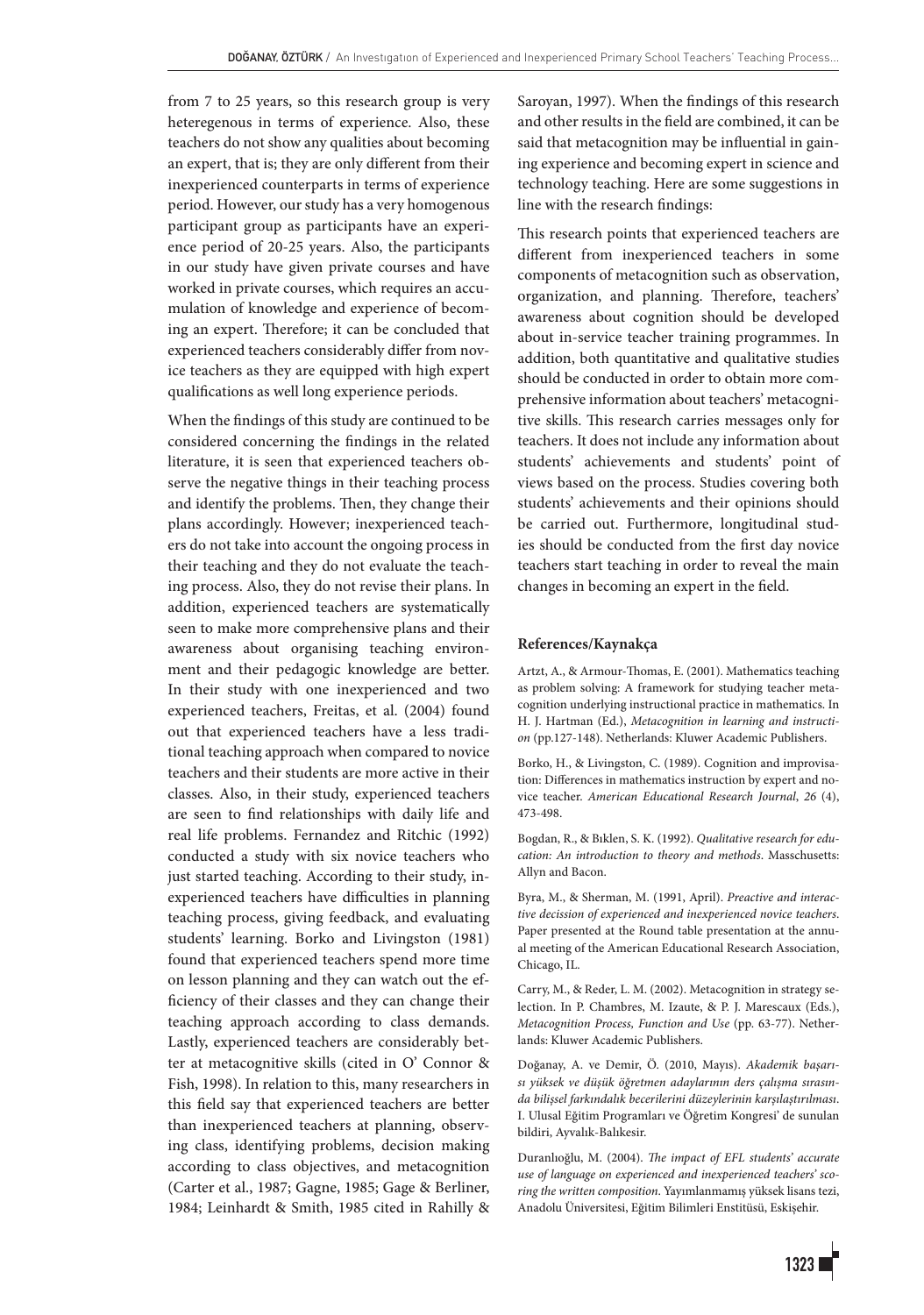Emrahoğlu, N. ve Öztürk, A. (2010). Fen bilgisi öğretmen adaylarının akademik başarılarına bilişsel farkındalığın etkisi: Bir nedensel karşılaştırma araştırması. *Çukurova Üniversitesi Sosyal Bilimler Enstitüsü Dergisi*, *19* (2), 18-30.

Fernandez, T. F., & Ritchic, G. R. (1992). Reconstructing the interactive science pedagogy: Experiences of beginning teachers implementing the interactive science pedagogy. *Research in Science Education*, *22*, 123-131.

Freitas, I. M., Jimenez, R., & Mellado, V. (2004). Solving physics problems: The conceptions and practise of an experienced teacher and inexperienced teacher. *Research in Science Education*, *34*, 113-133.

Fogarty, J. L., Wang, M., & Creek, R. (1983). A Descriptive study of experienced and novice teachers' interactive instructional thoughts and actions. *Journal of Educational Research*, *77*, 22-32.

Ge, X., & Hardre, P. L. (2010). Self-processes and learning environment as influences in the development of expertise in instructional design. *Learning Environments Research*, *13* (1), 23-41.

Georghiades, P. (2000). Beyond conceptual change learning in science education: Focusing on transfer, durability and metacognition. *Educational Research*, *42* (2), 119-139.

Goos, M., Galbraith, P., & Renshaw, P. (2002). Socialy mediated metacognition: Creating collobrative zones of proximal development in small group problem solving. *Educational Studies in Mathematics*, *49*, 193-223.

Gourgey, A. F. (2001). Metacognition in basic skills ınstruction. In H. J. Hartman (Ed.), *Metacognition in Learning And Instruction* (pp.17-32). Netherlands: Kluwer Academic Publishers.

Hartman, H. J. (2001). Metacognition in science teaching and learning. H. J. Hartman (Ed.), *Metacognition in learning and instruction* (pp.127-148). Netherlands: Kluwer Academic Publishers.

Henry, M. A. (1994, February). *Differentiating the expert and experienced teacher: Quantitative differences in instructional decision making*. Paper presented at the annual meeting of the American Association of Colleges for Teacher Education, Chicago, IL.

Hennessey, M., & Beeth, M. E. (1993). *Students' reflective thoughts about science content: A relationship to conceptual change learning*. Paper presented at the Symposium on Metacognition and Conceptual Change at the annual meeting of the American Educational Research Association, Atlanta, GA.

Jegede, O., Taplin, M., Fan, Y. K., Chan, S. C., & Yum, J. (1999). Difference between low and high achieving distance learners in locus of control, achievement motivation and metacognition. *Distance Education*, *20* (2), 255-273.

Korevaor, G. A., & Bergen, T. C. (1992, April). *Inexperienced and experienced teachers' differences in reacting and attributing to problematic classroom situations*. Paper presented at the annual meeting of the American Educational Research Association, San Francisco.

Klimczak, A. K., Balli, S. J., & Wedman, J. F. (1995). Teacher decision making regarding content structure: A study of novice and experienced teachers. *Journal of Instructional Psychology, 22* (4), 330-340.

Kuhn, D. (2000). Metacognitive development. *Current Directiond in Psychoogical Science*, *5* (9), 178-181.

1324

Lucangeli, D., Coi, G., & Bosco, P. (1997). Metacognitive awarness in good and poor math problem solvers. *Learning Disability Research and Practice*, *4* (12), 209-212.

Manning, B. H., Payne, B. D. (1996). *Self-talk for teachers and students: Metacognitive strategies for personal and classroom use*. Masschusetts: Allyn and Bacon.

Martin, N. K., & Baldwin, B. (1994, January). *Beliefs regarding classroom management style: Differences between novice and experienced teachers*. Paper presented at the annual conference of the Southwest Educational Research Association, San Antonio.

Martinez, M. E. (2006). What is metacognition? *Phi Delta Kappan*, *87* (9), 696-699.

Marzano, R. J., Brandt, R. S., Hughes, C. S., Jones, B. F., Presseisen, B. Z., Rankin, S. C., et al. (1988). *Dimension of thinking: A framework for curriculum and instruction*. Alexandria, VI: Association for Supervision and Curriculum Development.

Miles, M. B., & Huberman, A. M. (1994). *Qualitative data analysis: An expanded sourcebook* (2nd ed.). Thousand Oaks and London: Sage.

Moallem, M. (1994, April). *An experienced teacher's model of thinking and teaching: An Etnographic study on teacher cognition*. Paper presented at the annual meeting of the American Educational Research Association, New Orleans, LA.

Nakiboğlu, C. (2009). Deneyimli kimya öğretmenlerinin ortaöğretim kimya ders kitaplarını kullanımlarının incelenmesi. *Ahi Evran Üniversitesi Kırşehir Eğitm Fakültesi Dergisi*, *10* (1), 91-101.

O' connor, E. A., Fish, M. C. (1998). *Differencesin the classrom systems of expert and novice teachers*. Paper presented at the annual meeting of the American Educational Research Association, San Diego, CA.

Öztürk, A. (2009). *Fizik problemlerini çözmede yüksek ve düşük başarılı fen ve teknoloji öğretmen adaylarının fizik problem çözme süreçlerinin bilişsel farkındalık açısından incelenmesi*. Yayınlanmamış yüksek lisans tezi, Çukurova Üniversitesi, Sosyal Bilimler Enstitüsü, Adana.

PP, N. (2008). *Cognitions about cognitions: The theory of metacognition*. (ERIC Document Reproduction Service No. ED502151)

Rahilly, T. T., & Saroyan, A. (1997, March). *Chracterizing poor and exemplorly teaching in higher education implications for faculty development*. Paper presented at the annual meeting of the American Educational Research Association, Chicago.

Romainville, M. (1994). Awerness of cognitive strategies: The relationship between universty students' metacognition and their performans. *Study in Higer Education*, *19* (3), 359-357.

Sabers, D. S., Cushing, K. S., & Berliner, D. C. (1991). Differences among tecehers in a task characterized by simultaneity, multidimensionality, and immediacy. *American Educational Research Journal*, *28*, 63-88.

Schempp, P., Tan, S., Manross, D., & Fincher, M. (1998). Differences in novice and competent teachers' knowledge. *Teachers and Teaching: Theory and Prcatice*, *4* (1), 9-20.

Schraw, G., & Moshman, D. (1995). Metacognitive theories. *Educational Psychology Review*, *7* (4), 351-371.

Schraw, G. (2001). Promoting general metacognitive awareness. In H. J. Hartman (Ed.), *Metacognition in learning and instruction* (pp.127-148). Netherlands: Kluwer Academic Publishers.